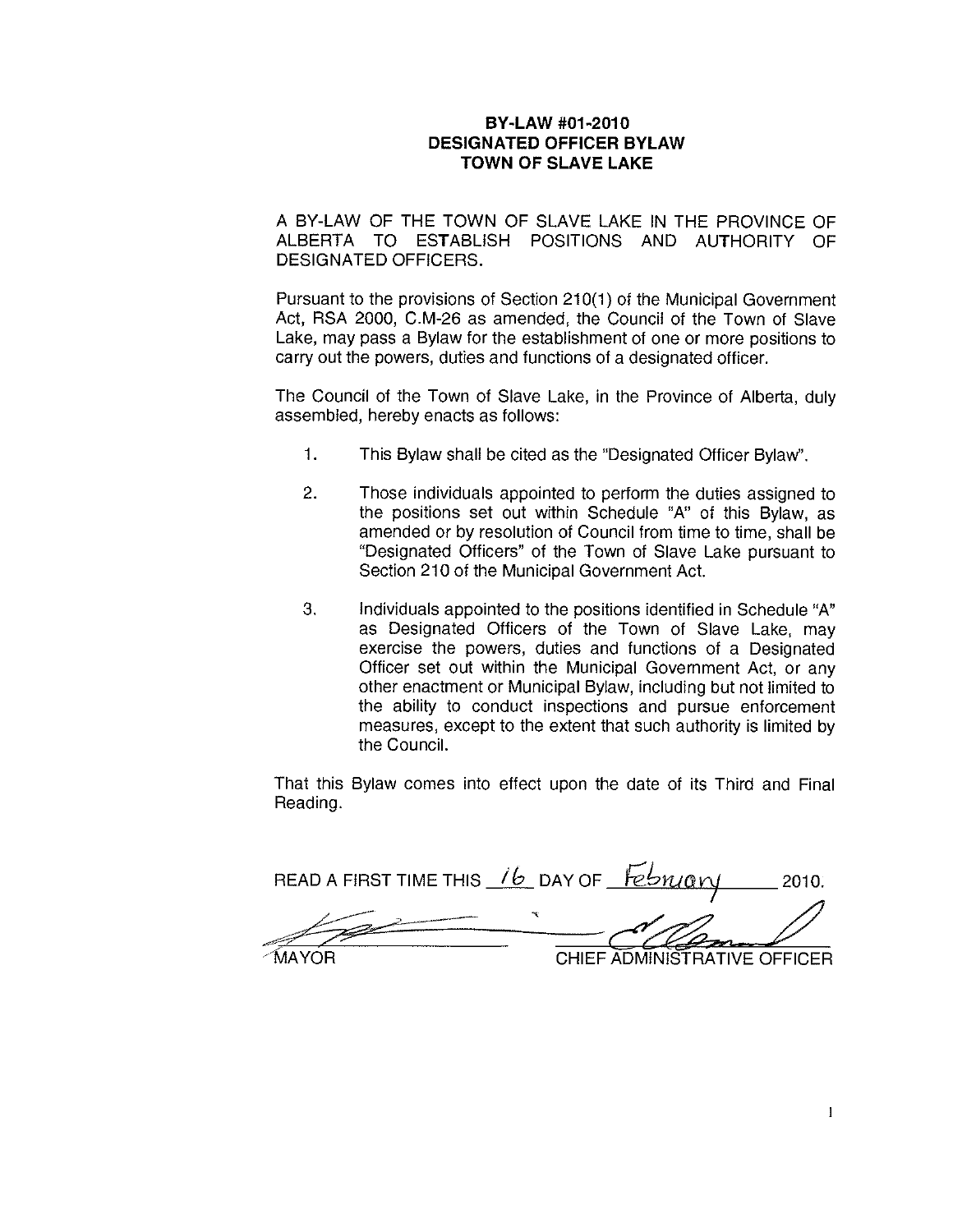READ A SECOND TIME THIS  $\frac{1}{b}$  DAY OF  $\frac{1}{a}$   $\frac{1}{a}$  2010.

MAYOR

CHIEF ADMINISTRATIVE OFFICER

READ A THIRD TIME THIS  $\frac{1}{b}$  DAY OF  $\frac{1}{a}$   $\frac{1}{a}$  $2010.$ CHIEF ADMINISTRATIVE OFFICER **MAYOR**